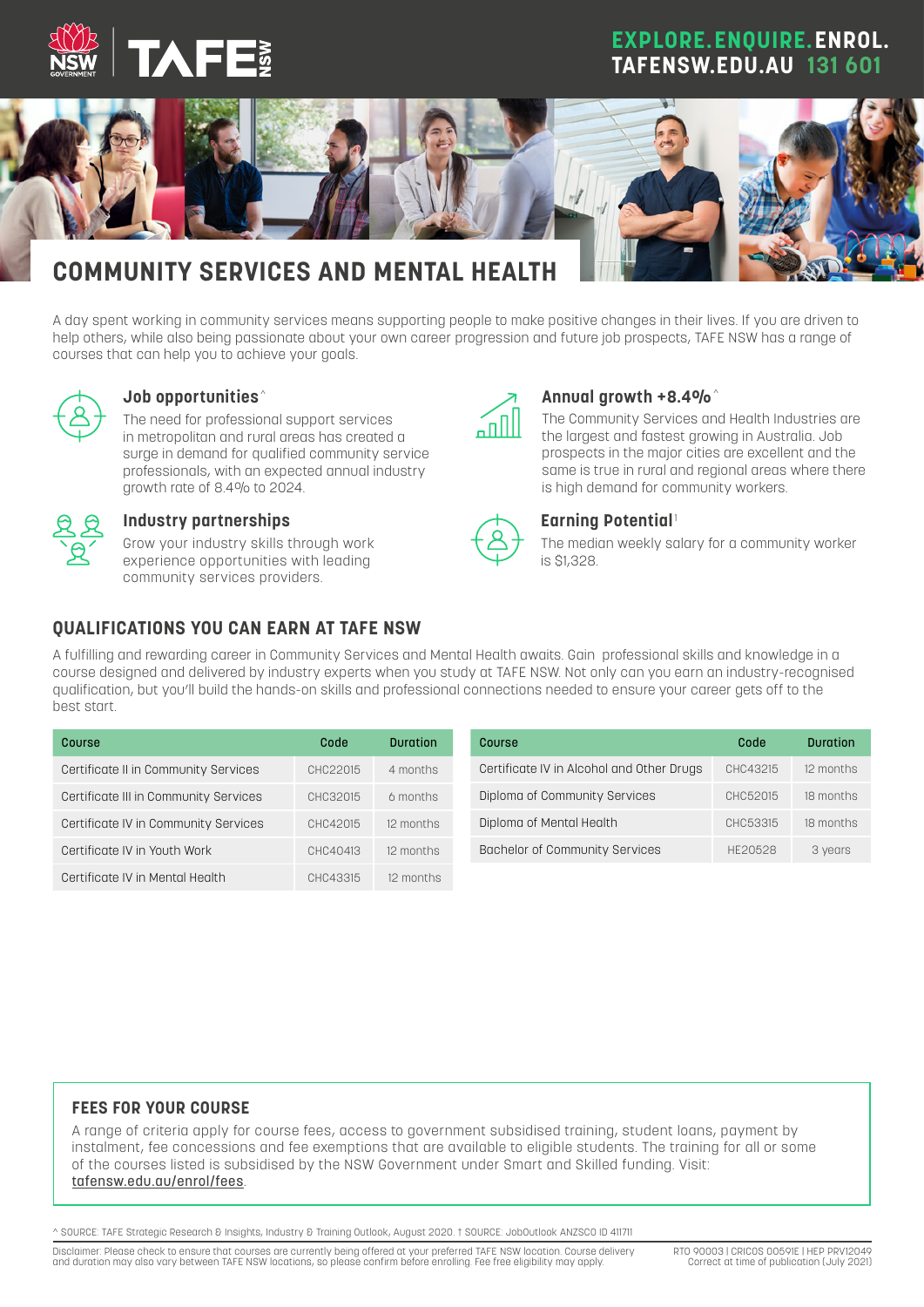

# **COMMUNITY SERVICES AND MENTAL HEALTH**

### **SHORT COURSES YOU CAN STUDY AT TAFE NSW**

If you're looking to get a taste of the Community Services industry or want to expand your existing skills, TAFE NSW has a community services and mental health short course to suit your needs.

| <b>Short Course</b>                                                       | Code       | <b>Duration</b> | Included Units of Study                                                                                                                                                                                                                                                                                                                                                                                                                                 |
|---------------------------------------------------------------------------|------------|-----------------|---------------------------------------------------------------------------------------------------------------------------------------------------------------------------------------------------------------------------------------------------------------------------------------------------------------------------------------------------------------------------------------------------------------------------------------------------------|
| Statement of Attainment in First Aid                                      | 900-81000  | 1 day           | HLTAID003* Provide first gid<br>This course will provide you with up to date first aid<br>procedures. You will learn how to respond in an emergency<br>situation, communicate details of the incident and evaluate<br>your own performance.                                                                                                                                                                                                             |
| Statement of Attainment in Mental Health                                  | SG00001254 | 12 weeks        | CHCMHSOO1 Work with people with mental health issues<br>The nationally accredited course prepares you to work effectively<br>with those experiencing mental health issues.                                                                                                                                                                                                                                                                              |
| TAFE Statement in Accidental Counselling                                  | 800-000408 | 1 day           | Non-Nationally Recognised.<br>This is a practical mental health training workshop that provides<br>non-counsellors with a range of skills to work effectively with<br>people who may be distressed, agitated or in crisis. It gives<br>participants a practical framework, with skills in reflective<br>listening, dealing with crisis, setting boundaries and self-care.                                                                               |
| TAFE Statement in Trauma Informed Care                                    | 800-000403 | 1 day           | Non-Nationally Recognised.<br>This workshop is aimed at individuals currently working in the<br>health and community services sector and other similar areas.<br>Trauma refers to extreme stress that can overwhelm a person's<br>ability to cope. This training will offer an understanding on how<br>trauma affects the lives of individuals and communities and<br>provides a framework in which to respond with sensitivity<br>and a strength base. |
| TAFE Statement in Understanding the<br>Impacts of Alcohol and Other Drugs | 800-000410 | 1 day           | Non-Nationally Recognised.<br>This short course training is suitable for people who are currently<br>employed in areas of work where they may need to increase their<br>understanding of alcohol, tobacco and other drugs and their<br>impact on people's lives.                                                                                                                                                                                        |

Visit [our website for more short courses.](http://tafensw.edu.au/short-courses)

\*This course is superseded. You can still enrol in this course, and you will be contacted if you need to transition into the next

version when it is available.<br>Disclaimer: Please check to ensure that courses are currently being offered at your preferred TAFE NSW location. Course delivery<br>and duration may also vary between TAFE NSW locations, so pleas